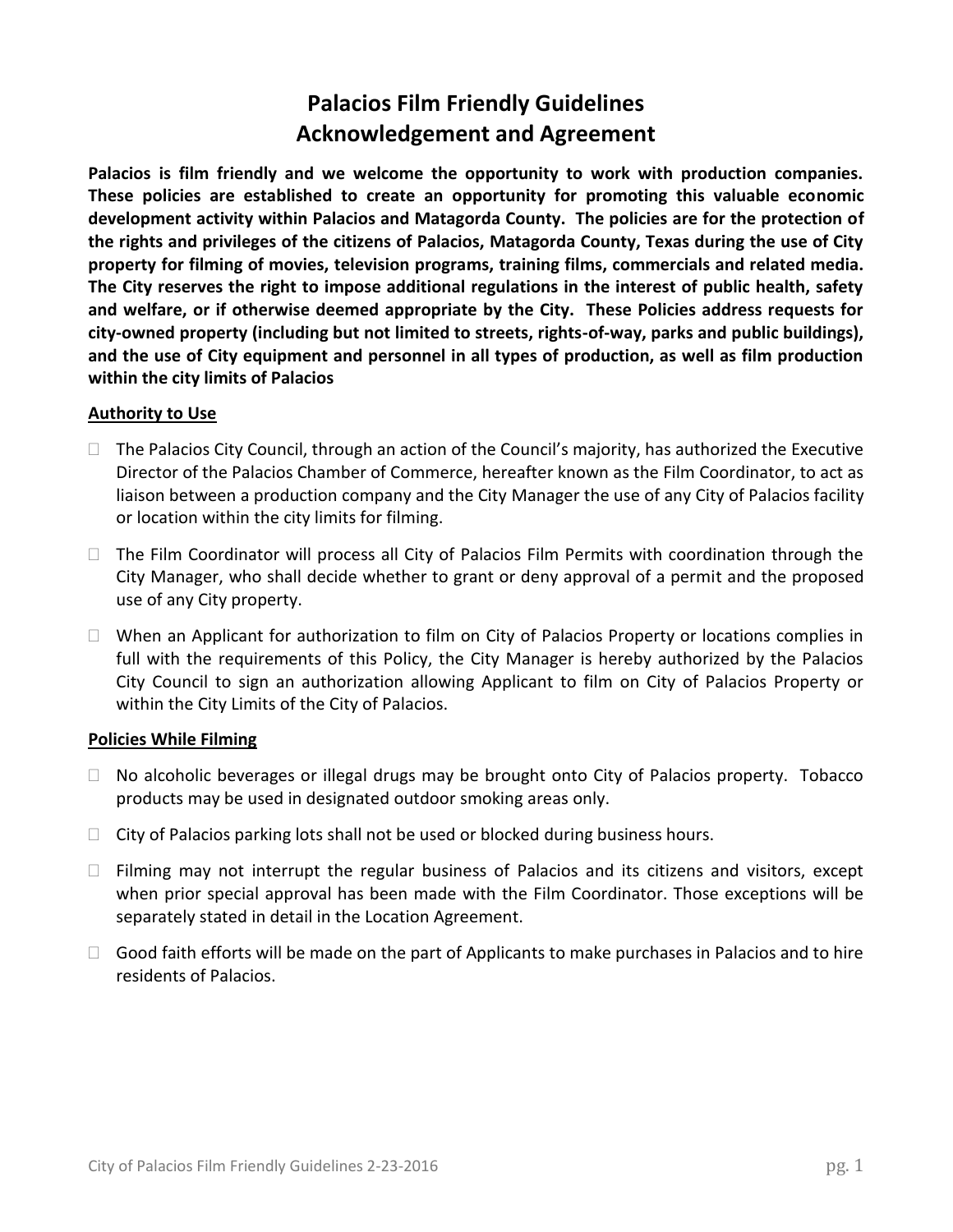### **General Requirements**

- $\Box$  City of Palacios property may not be used for films rated "NC-17" or "X". The filming of pornography and films which promote pornography may not use City of Palacios property. In addition, filming which uses pyrotechnics, explosions, and automobile and heavy equipment stunts are not permitted to film on City of Palacios property.
- $\Box$  The Applicant agrees that the City of Palacios shall have exclusive authority to grant the Applicant the use of public streets, rights-of-way, parks and public buildings of the City, as well as the authority to regulate the hours of production and the general location of the production. The City of Palacios reserves the full and absolute right to prohibit all filming or to order cessation of filming in order to promote the public health, safety and welfare.
- $\Box$  The Applicant acknowledges and agrees that the City of Palacios possesses and retains exclusive authority to grant the Applicant a revocable license for the use of its name, trademark, and logos.
- $\Box$  The Applicant shall allow City of Palacios departments to inspect all structure, property, devices and equipment to be used in connection with the filming and taping, as deemed appropriate by the City.
- $\Box$  The Applicant shall pay in full, within 10 (ten) days of receipt of an invoice, the costs of repair for any and all damage to public or private property, resulting from or in connection with, the production, and to restore the property to its original condition prior to the production.
- $\Box$  A City of Palacios Designated Representative must be on site during all production activities including preparation, filming and tear-down activities. This representative will normally be a sworn Palacios police officer, equivalent sworn officer or with prior written approval of the Film Coordinator this requirement may be waived.
- $\Box$  City of Palacios will strive for a timely response to Production Company requests, but all requirements must be met before issuance of an authorization to film.

## **Requirements for Authorization to Film**

- $\Box$  The City of Palacios Film Coordinator must be contacted to discuss the production's specific filming requirements, summary of the project including anticipated rating and the feasibility of filming.
- □ Completed Application for Filming on City of Palacios Property or location.
- $\Box$  Payment of \$100.00 City of Palacios Film Application fee
- $\Box$  Completed City of Palacios Police Department application

Production to be invoiced after completion of project:

\$40 per hour per officer with a 4 (four) hour minimum

\$20 per hour per department vehicle with a 2 (two) hour minimum

- $\Box$  Executed Acknowledgement and Agreement for Filming in City of Palacios
- □ Executed City of Palacios Film Neighborhood Signoff Agreement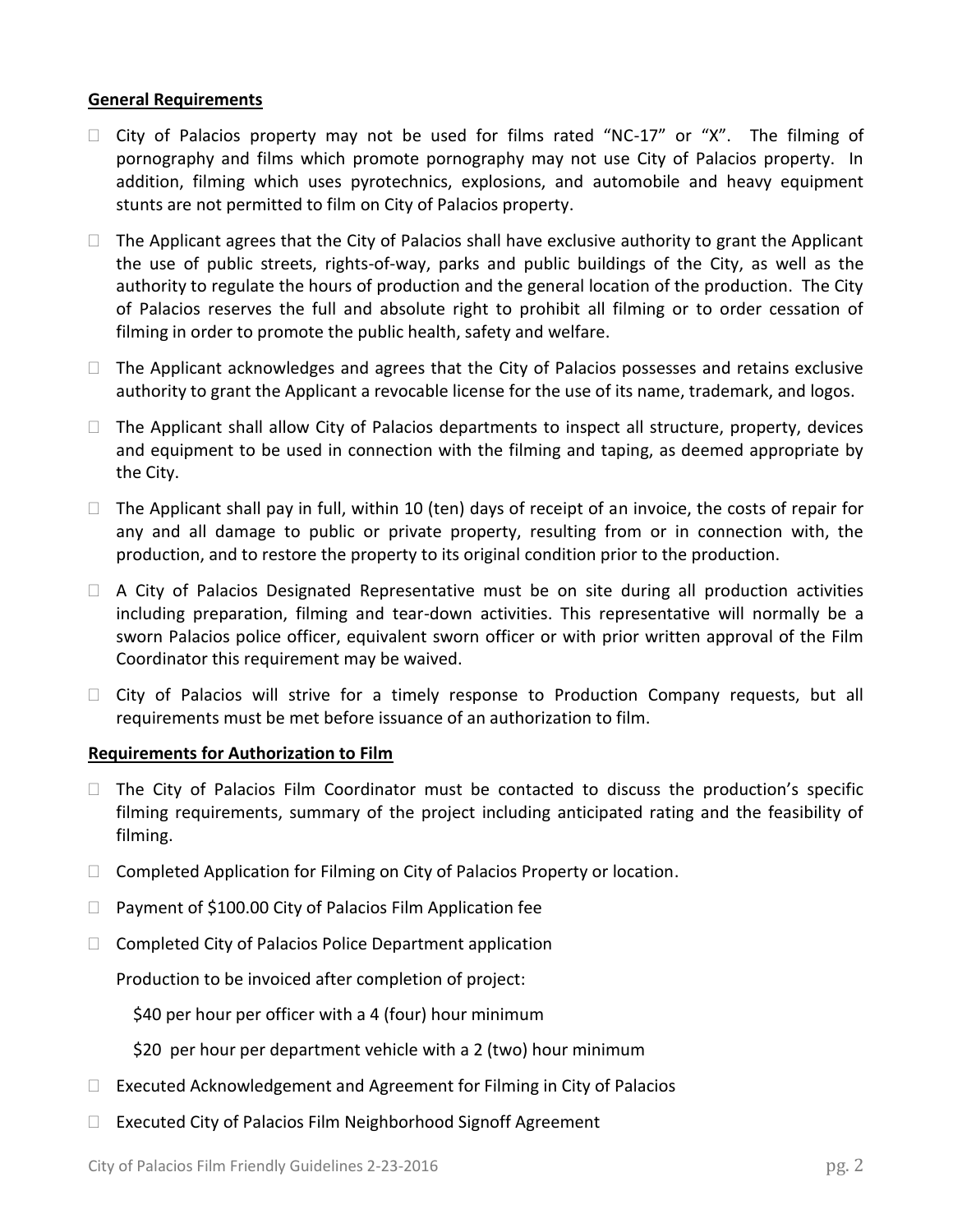- $\Box$  A certificate of Liability Insurance in the amount of \$1,000,000 for commercial general liability, \$1,000,000.00 auto liability, \$1,000,000.00 for excess/umbrella liability, and \$1,000,000.00 for 3<sup>rd</sup> party property damage. City of Palacios should be named as an additional insured on the certificates.
- $\Box$  Payment in advance by check of the required City of Palacios use fees (if using City of Palacios property):

\$250 for the first four (4) hours of use of City of Palacios property

\$ 50 for each additional anticipated hour (Normal hours are 8:00 AM-5:00 PM Monday-Friday, excluding holidays)

See more detail in Schedule of Fees.

If filming exceeds anticipated time frame, additional City of Palacios use fees will be invoiced after completion of project.

- $\Box$  Applicant agrees to comply with all federal, state, and local laws and regulations and to secure all permits or licenses required by law for the proposed film project.
- $\Box$  Applicant agrees that it will not bring or permit anyone to bring anything on City of Palacios Property that will adversely affect the property and, specifically, will not damage any City of Palacios property including but not limited to trees, grounds, plant life, buildings, rights of way, vehicles or machinery.
- $\Box$  Applicant agrees to comply with all intellectual property laws that may arise from the film or any photographs created in connection with its film project.
- $\Box$  Applicant understands and acknowledges that the City of Palacios will comply with the Texas Public Information Act in responding to any request for public information pertaining to the film project.
- $\Box$  Applicant agrees to indemnify, save, and hold harmless the City of Palacios, its officers, employees, agents, licensees, and invitees against any and all liability, damages, losses, claims, demands, and actions of any nature due to personal injury or property loss or damage of any kind including without limitation attorney's fees and costs of court arising from or claimed to arise out of or from in any manner the activities of Applicant in connection with the authorization to film and filming on City of Palacios Property.

The undersigned acknowledges and agrees that it will comply with the City of Palacios Film Policy and will be responsible for all charges imposed pursuant to the City of Palacios Film Policy.

| Signed              | Date  |
|---------------------|-------|
|                     |       |
|                     |       |
| <b>Printed Name</b> | Title |